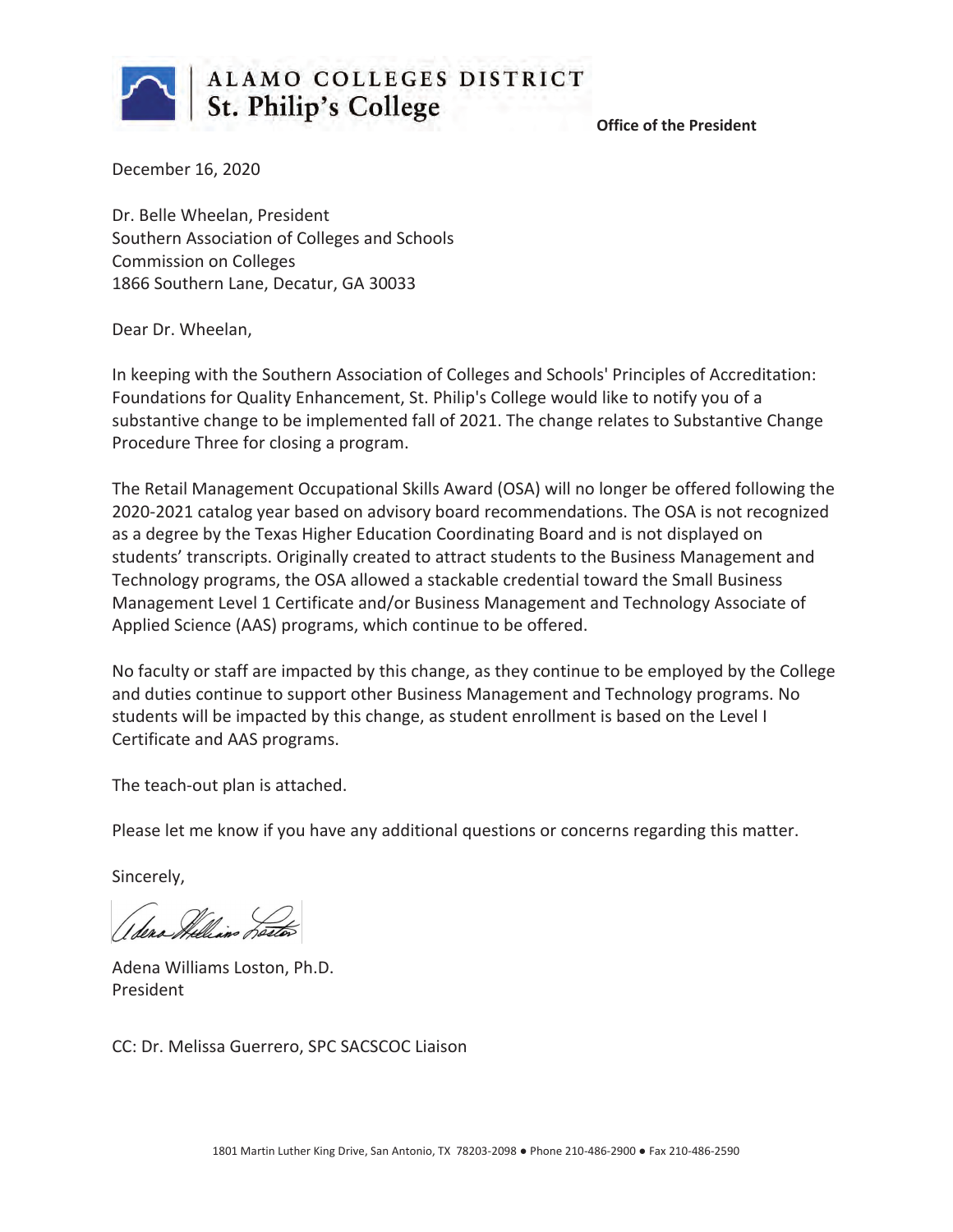#### *Teach-out Plan*

**Retail Management** Occupational Skills Award (OSA) will no longer be offered following the 2020-2021 catalog year based on advisory board recommendations. This OSA, which is not a Texas Higher Education Coordinating Board-recognized award and is not displayed on students' transcripts, was originally created to attract students to Business and Management programs. However, students opt to enroll in the Small Business Management Level 1 Certificate and/or Business Management and Technology AAS programs, which continue to be offered.

The current director overseeing the Retail Management OSA will not be affected by the removal of the Retail Management OSA because under Business and Management Technology, other degree options offered, taught, and managed. All current duties remain intact for the director.

Faculty will not be affected. All faculty continue to teach their respective courses for the Business Management and Technology programs.

No staff will be affected. The administrative assistant continues to assist the Business Management and Technology programs and performs the same administrative duties, tasks, and processes for multiple programs.

No students will be affected because students are enrolled in Small Business Management Level 1 Certificate and/or Business Management and Technology AAS programs, which continue to be offered.

Retail Management OSA did not have any teach-out agreements with other institutions.